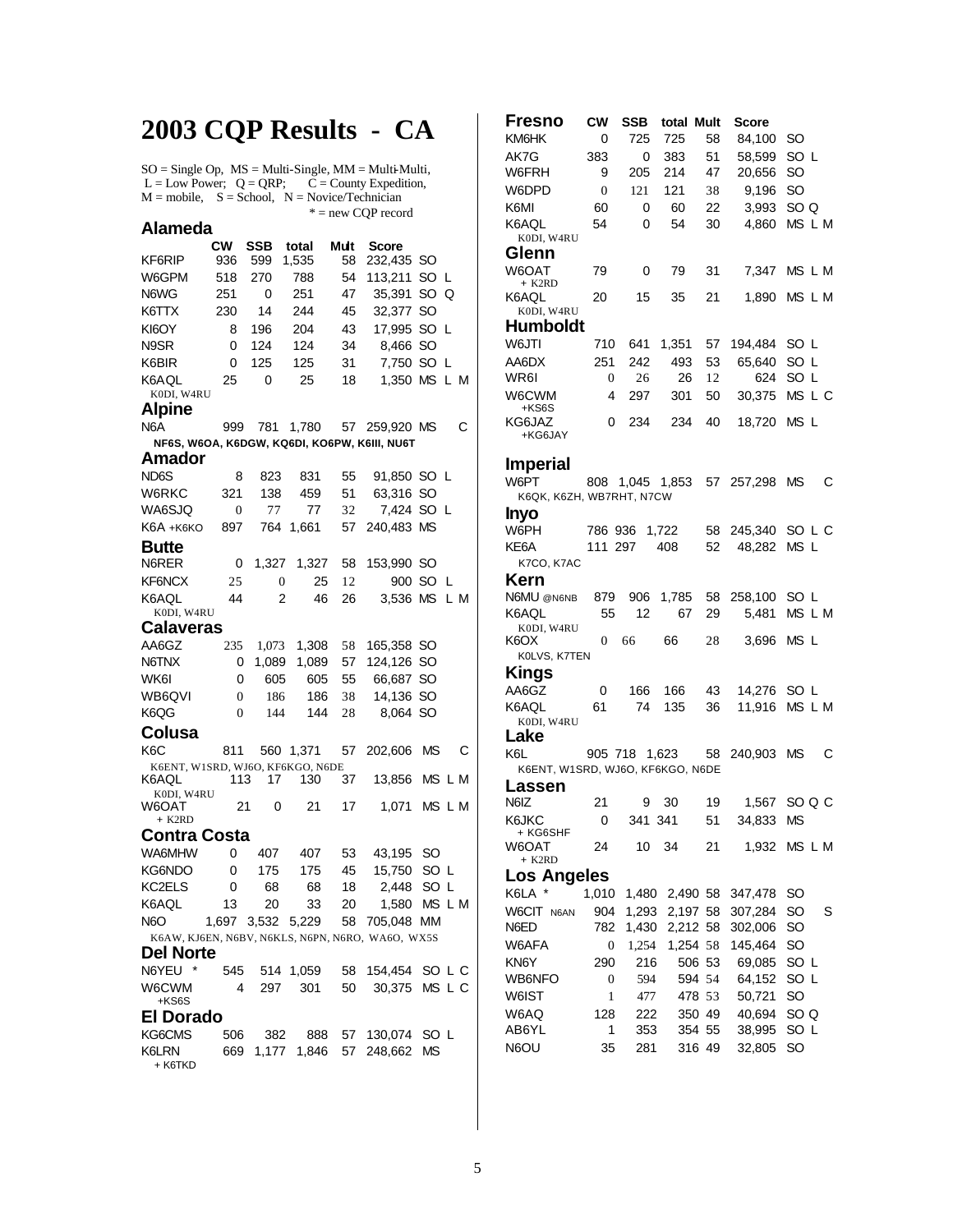| Los Angeles (continued)                     |                |            |          |        |                                 |                        |  |  |  |  |
|---------------------------------------------|----------------|------------|----------|--------|---------------------------------|------------------------|--|--|--|--|
|                                             | <b>CW</b>      | <b>SSB</b> | total    | Mult   | Score                           |                        |  |  |  |  |
| W6FA                                        | 216            | 63         | 279      | 41     | 31,836                          | SO L                   |  |  |  |  |
| KG6GNC                                      | 0              | 272        | 272      | 51     | 27,744                          | SO L                   |  |  |  |  |
| K6HCJ                                       | 136            | 42         | 178      | 41     | 20,274                          | SO L                   |  |  |  |  |
| <b>W6RCL</b>                                | 107            | 91         | 198      | 40     | 20,180                          | SO Q                   |  |  |  |  |
| W6QE                                        | 0              | 221        | 221      | 45     | 19.935                          | SO L                   |  |  |  |  |
| K6MMC                                       | 6              | 145        | 151      | 32     | 9,888                           | SO L                   |  |  |  |  |
| K6IPV                                       | 0              | 134        | 134      | 31     | 8,308                           | SO Q                   |  |  |  |  |
| WA6BOB                                      | 101            | 0          | 101      | 26     | 7.917                           | SO L                   |  |  |  |  |
| KQ6RH                                       | 0              | 83         | 83       | 34     | 5,678                           | SO L                   |  |  |  |  |
| K6ZCL                                       | 53             | 0          | 53       | 19     | 3,049                           | SO L                   |  |  |  |  |
| K6KLP                                       | $\overline{0}$ | 55         | 55       | 19     | 2,090                           | <b>SO</b>              |  |  |  |  |
| W6ZH                                        | 33             | 0          | 33       | 17     | 1,683                           | SO <sub>Q</sub>        |  |  |  |  |
| <b>K7TEN</b>                                | $\overline{0}$ | 13         | 13       | 7      | 182                             | SO                     |  |  |  |  |
| WB6YIK                                      | 0              | 424        | 424      | 55     | 46,695                          | MS <sub>L</sub>        |  |  |  |  |
| + KC6HJJ                                    |                |            |          |        |                                 |                        |  |  |  |  |
| K6AQL                                       | 21             | 28         | 49       | 27     | 3,213                           | MS L M                 |  |  |  |  |
| K0DI, W4RU                                  |                |            |          |        |                                 |                        |  |  |  |  |
| Madera                                      |                |            |          |        |                                 |                        |  |  |  |  |
| KD6FW *                                     | 0              | 1,798      | 1,798    | 58     | 208,568                         | SO                     |  |  |  |  |
| KF6CNV                                      | 40             | 150        | 190      | 39     | 16,380                          | SO Q                   |  |  |  |  |
| K6AOL                                       | 20             | 21         | 41       | 25     | 2,550                           | MS L M                 |  |  |  |  |
| K0DI, W4RU<br>Marin                         |                |            |          |        |                                 |                        |  |  |  |  |
| K6RIM *                                     | 987            | 826        | 1,813    | 58     | 267,699                         | SO                     |  |  |  |  |
| K6CTA                                       | 430            | 0          | 430      | 54     | 69,660                          | SO                     |  |  |  |  |
| N6ZFO                                       | 163            | 51         | 214      | 45     | 26,707                          | SO                     |  |  |  |  |
| K6BBQ                                       | $\overline{0}$ | 143        | 143      | 50     | 14,300                          | SO L                   |  |  |  |  |
| N6VAW                                       | $\overline{0}$ | 94         | 94       | 36     | 6,768                           | SO                     |  |  |  |  |
| W6OAT                                       | 41             | 0          | 41       | 24     |                                 | MS L M                 |  |  |  |  |
| + K2RD                                      |                |            |          |        | 2,952                           |                        |  |  |  |  |
| <b>Mariposa</b>                             |                |            |          |        |                                 |                        |  |  |  |  |
| N6NZ                                        | 279            | 1,057      | 1,336    | 58     | 171,216                         | SO                     |  |  |  |  |
| <b>Mendocino</b>                            |                |            |          |        |                                 |                        |  |  |  |  |
| K6IF *                                      | 497            | 1,145      | 1,642 58 |        | 219,240                         | SO                     |  |  |  |  |
| KX7M                                        | 790            | 304        | 1,094 56 |        | 166,824                         | SO L C                 |  |  |  |  |
|                                             |                |            |          |        |                                 |                        |  |  |  |  |
| W6ABR                                       | 0              | 241        | 241 42   |        | 20,244                          | MM <sub>L</sub>        |  |  |  |  |
| KE6WC, AD6G                                 |                |            |          |        |                                 |                        |  |  |  |  |
| Merced                                      |                |            |          |        |                                 |                        |  |  |  |  |
| W6CQP*<br>AD6E op                           | 928            | 623        |          |        | 1,551 56 225,820                | SO<br>С                |  |  |  |  |
| KI6PR                                       | 375            | 210        |          | 585 53 | 81,885                          | ΜS                     |  |  |  |  |
| K6AQL                                       | 56             | 17         |          | 73 33  | 6,666                           | MS L M                 |  |  |  |  |
| K0DI, W4RU                                  |                |            |          |        |                                 |                        |  |  |  |  |
| Modoc                                       |                |            |          |        |                                 |                        |  |  |  |  |
| KS6U                                        |                |            |          |        | 980 1,061 2,041 58 293,741 MM   | С                      |  |  |  |  |
| KS6U, N6GC, K2DI, K4XU, W7MT, W7YLO, KD7RZA |                |            |          |        |                                 |                        |  |  |  |  |
| Mono                                        |                |            |          |        |                                 |                        |  |  |  |  |
| W6GKF                                       | 516            | 34         |          |        | 550 55 88,880 SO L M            |                        |  |  |  |  |
| W6ML                                        |                |            |          |        | 1,116 1,583 2,699 58 377,870 MM | С                      |  |  |  |  |
| W6KC, W6JIB, WQ6X                           |                |            |          |        |                                 |                        |  |  |  |  |
| <b>Monterey</b>                             |                |            |          |        |                                 |                        |  |  |  |  |
| N6IJ * NI6T op 820 1,161 1,981 58 277,356   |                |            |          |        |                                 | SO                     |  |  |  |  |
| WD6CKT                                      | 7              | 37         | 44 27    |        | 3,591                           | SO L                   |  |  |  |  |
| K6AQL                                       | 47             | 68         |          |        |                                 | 115 39  10,803  MS L M |  |  |  |  |
| K0DI, W4RU                                  |                |            |          |        |                                 |                        |  |  |  |  |
| Napa                                        |                |            |          |        |                                 |                        |  |  |  |  |
| KE6ZSN                                      | 291 1,115      |            |          |        | 1,406 58 180,061                | SO                     |  |  |  |  |
| W6OAT<br>+ K2RD                             | 33             | 0          |          | 33 18  | 1,782                           | MS L M                 |  |  |  |  |
|                                             |                |            |          |        |                                 |                        |  |  |  |  |

| Nevada                                                  | <b>CW</b>        | SSB   | total Mult |        | <b>Score</b>   |                 |
|---------------------------------------------------------|------------------|-------|------------|--------|----------------|-----------------|
| W6IXP                                                   | 551              | 757   | 1,308      | 58     | 183,773        | SO              |
| K6BZS                                                   | 623              | 574   | 1.197      | 56     | 169,008        | SO              |
| WB6JJJ                                                  | 0                | 448   | 448        | 50     | 44,800         | SO L            |
| W6OAT<br>+ K2RD                                         | 27               | 0     | 27         | 19     | 1,539          | MS L M          |
| Orange                                                  |                  |       |            |        |                |                 |
| AA6PW                                                   | 936              | 836   | 1,772      | 58     | 259,898        | SO L            |
| WA6OGO                                                  | 329              | 56    | 385        | 50     | 55,025         | SO L            |
| W6ZL                                                    | 312              | 0     | 312        | 49     | 45,864         | SO L            |
| N6ER                                                    | 76               | 132   | 208        | 46     | 22,632         | SO              |
| K6VDP                                                   | 0                | 138   | 138        | 33     | 9,108          | SO <sub>L</sub> |
| KE6GFI                                                  | 0                | 95    | 95         | 27     | 5,130          | SO L            |
| WB6NL                                                   | 0                | 69    | 69         | 25     | 3,450          | SO L            |
| N6PE                                                    | 50               | 0     | 50         | 23     | 3,450          | SO L            |
| K6KJK                                                   | $\boldsymbol{0}$ | 46    | 46         | 19     | 1,748          | SO L            |
| Placer                                                  |                  |       |            |        |                |                 |
| WX6V                                                    | 656              | 246   | 902        | 57     | 140,220        | SO L            |
| W6RFF                                                   | 386              | 0     | 386        | 49     | 56,742         | SO L            |
| WA6UMA                                                  | $\boldsymbol{0}$ | 101   | 101        | 31     | 6,262          | SO              |
| <b>Plumas</b>                                           |                  |       |            |        |                |                 |
| N6IZ                                                    |                  |       |            | 19     |                |                 |
| KC6MCI                                                  | 21               | 9     | 30<br>56   |        | 1,567<br>check | SO Q C<br>SO    |
| <b>PSK-31</b>                                           |                  |       |            |        | log            |                 |
| W6OAT                                                   | 60               | 0     | 60         | 33     | 5,989          | MS L M          |
| $+$ K <sub>2</sub> R <sub>D</sub>                       |                  |       |            |        |                |                 |
| <b>Riverside</b>                                        |                  |       |            |        |                |                 |
| <b>N6MJ</b><br>$\,$ $\,$<br>@W6KP                       | 1,107            | 1,685 | 2,792 58   |        | 388,136        | SO              |
| W6TKV                                                   | 0                | 1,323 | 1,323 58   |        | 153,468        | <b>SO</b>       |
| W6DCC                                                   | 349              | 244   |            | 593 55 | 84,562         | SO L            |
| W6FZA                                                   | 266              | 0     |            | 266 43 | 34,314         | SO L            |
| AD6FR                                                   | 20               | 95    |            | 115 32 | 8,080          | SO L            |
| Sacramento                                              |                  |       |            |        |                |                 |
| W6QEU                                                   | 0                | 905   | 905        | 56     | 101,416        | SO L            |
| N6JV                                                    | 611              | 0     | 611        | 54     | 98,982         | SO L            |
| WR6WR                                                   | 0                | 517   | 517        | 54     | 55,890         | SO <sub>Q</sub> |
| AK6G                                                    | 0                | 269   | 269        | 52     | 27,976         | SO L            |
| W6NKR                                                   | 550              | 0     | 550        | 51     | 84,150         | <b>SO</b>       |
| KI6T                                                    | 147              | 232   | 379        | 51     | 46,155         | SO              |
| N6RK                                                    | 0                | 246   | 246        | 49     | 24,108         | SO              |
| KE6JJR                                                  | 51               | 65    | 116        | 35     | 9,905          | SO              |
| W6VFA                                                   | $\boldsymbol{0}$ | 51    | 51         | 18     | 1,836          | SO L            |
| N6QZS                                                   | 44               | 0     | 44         | 17     | 2,244          | SO L            |
| K6AQL                                                   | 49               | 0     | 49         | 29     | 4,263          | MS L M          |
| K0DI, W4RU<br>W6OAT<br>+ K2RD                           | 9                | 0     | 9          | 9      | 256            | MS L M          |
| San Benito                                              |                  |       |            |        |                |                 |
| K6AQL                                                   | 99               | 5     | 104        | 36     |                | 11,052 MS L M   |
| K0DI, W4RU<br>ND6E                                      | 402              | 560   | 962        | 58     |                | 134,908 MM L C  |
| AC6KW, KA6MAL, K6EP, W6WO                               |                  |       |            |        |                |                 |
| San Bernardino                                          |                  |       |            |        |                |                 |
| AD6WL                                                   | 253              | 1,053 | 1,306 58   |        | 166,228        | SO L            |
| KD6KHJ                                                  | 0                | 550   |            | 550 54 | 59,400         | SO L            |
| K6MCP                                                   | 0                | 178   |            | 178 49 | 17,444         | SO L            |
| KE6CC                                                   | 21               | 236   |            | 257 37 | 19,850         | SO L M          |
| KI6CG                                                   | 0                | 54    |            | 54 26  | 2,808          | SO L            |
| K6VO                                                    | 634              | 1,170 | 1,804 58   |        | 246,123        | <b>MS</b>       |
| K6NR, K6RBS, AD6OI, AD6OH, KG6JAD, NJ6N, KF6HVO, KG6OYK |                  |       |            |        |                |                 |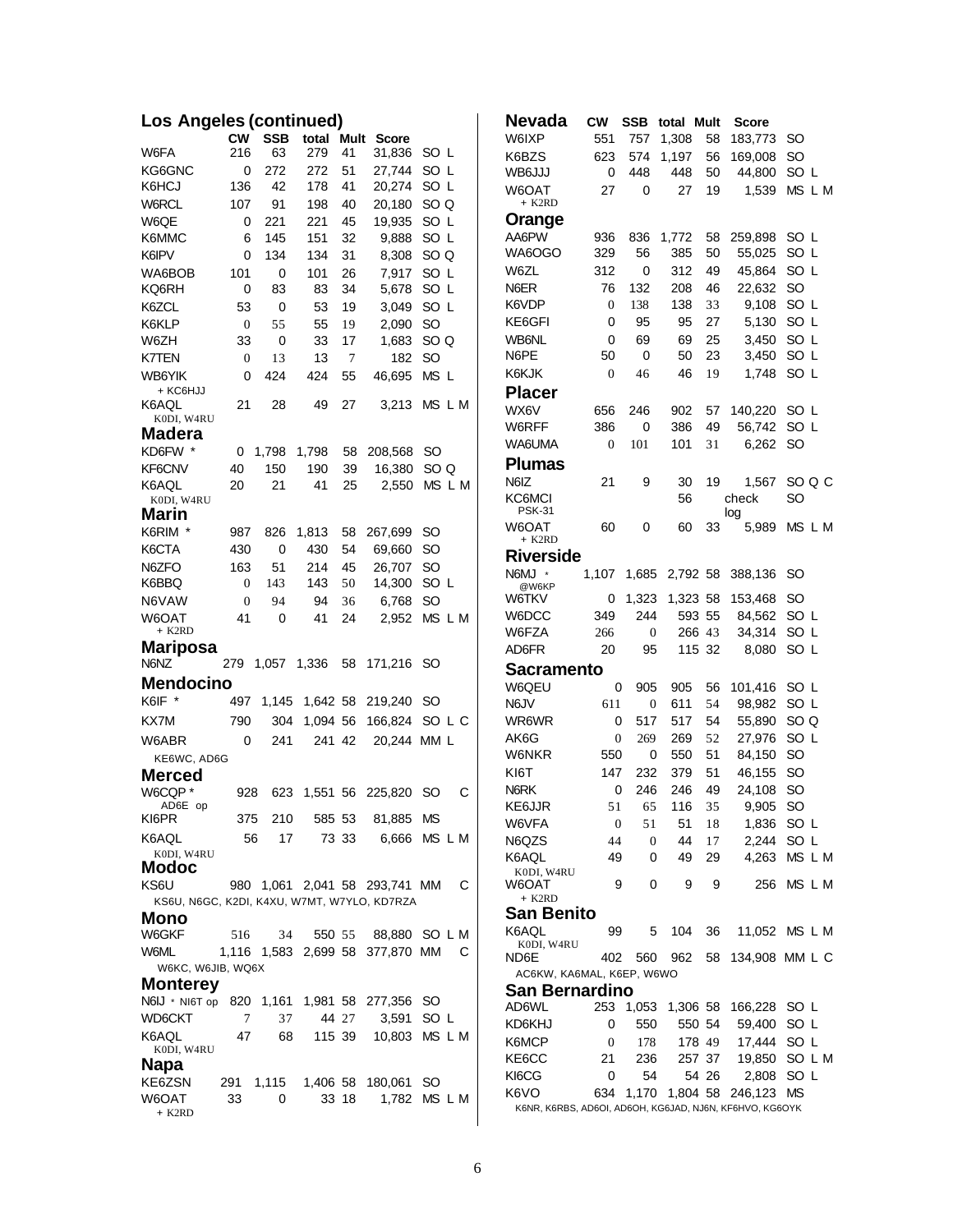| San Diego cw                                  |                  |                  | SSB total Mult |    | <b>Score</b> |               |        |      | Santa Clara                           |                  |             |             |                     |                         |               |            |
|-----------------------------------------------|------------------|------------------|----------------|----|--------------|---------------|--------|------|---------------------------------------|------------------|-------------|-------------|---------------------|-------------------------|---------------|------------|
| K6AM                                          | 820              | 854              | 1,674          | 56 | 233,464      | SO L          |        |      |                                       | <b>CW</b>        | <b>SSB</b>  | total Mult  |                     | <b>Score</b>            |               |            |
| <b>WN6K</b>                                   | 649              | 637              | 1,286          | 58 | 186,867      | SO            |        |      | <b>W6NL</b>                           | 841              |             | 1,404 2,245 | 58                  | 309,256                 | SO.           |            |
| W6KY                                          | 458              | 124              | 582            | 54 | 87,588       | SO L          |        | N6TV |                                       | 1,531            | 0           | 1,531       | 56                  | 257,292                 | SO            |            |
| W6MVW                                         | 477              | 65               | 542            | 53 | 82,786       | SO.           |        | N6XI |                                       | 773              | 1,015       | 1,788       | 58                  | 252,300                 | SO            |            |
| N6VH                                          | 263              | 260              | 523            | 54 | 70,767       | SO L          |        |      | N6NT                                  | 1,398            | 0           | 1,398       | 57                  | 239,058                 | SO            |            |
| NC6K                                          | 229              | 76               | 305            | 51 | 42,840       | SO L          |        |      | K6GT                                  | 631              | 575         | 1,206       | 58                  | 176,552                 | SO            |            |
| AI6O                                          | 0                | 364              | 364            | 51 | 37,128       | SO L          |        |      | W6AMM                                 | 62               | 624         | 686         | 58                  | 83,317                  | SO L          |            |
| KC6MIE                                        | 0                | 321              | 321            | 49 | 31,458       | SO L          |        |      | AD6YS                                 | 0                | 568         | 568         | 56                  | 63,616                  | SO L          |            |
| W6YOO                                         | 0                | 324              | 324            | 45 | 29,250       | SO L          |        |      | AE6Y                                  | 148              | 246         | 394         | 51                  | 47,736                  | <sub>SO</sub> |            |
| K6GO                                          | $\boldsymbol{0}$ | 226              | 226            | 44 | 19,888       | SO L          |        |      | KO6LU                                 | 0                | 436         | 436         | 53                  | 46,269                  | SO L          |            |
| K6NA                                          | 105              | 81               | 186            | 36 | 17,208       | SO L          |        |      | W6PRI                                 | 227              | $\bf{0}$    | 227         | 45                  | 30,605                  | SO L          |            |
| W2PWS                                         | 0                | 221              | 221            | 38 | 16,796       | SO L          |        |      | KE6FI                                 | 0                | 294         | 294         | 51                  | 29,988                  | SO L          |            |
| AE6IC                                         | 0                | 173              | 173            | 40 | 13,840       | SO L          |        |      | K6RFM                                 | 20               | 160         | 180         | 41                  | 15,621                  | SO L          |            |
| AA6EE                                         | 78               | 71               | 149            | 36 | 13,536       | SO L          |        |      | N6RCE                                 | 0                | 120         | 120         | 36                  | 8,640                   | SO L          |            |
| KQ6PK                                         | $\mathbf{0}$     | 179              | 179            | 33 | 11,814       | SO            |        |      | AE6MF                                 | $\boldsymbol{0}$ | 111         | 111         | 31                  | 6,882                   | SO L          |            |
| KG6HSQ                                        | 0                | 155              | 155            | 36 | 11,160       | SO L          |        |      | K6WV                                  | 0                | 62          | 62          | 30                  | 3,720                   | SO L          |            |
| AE6AT                                         | 0                | 126              | 126            | 35 | 8,820        | <b>SO</b>     |        |      | KG6SEA                                | 0                | 3           | 3           | $\mathbf{1}$        | 6                       | SO L          |            |
| N6KI                                          | 269              | 693              | 962            | 57 | 125,001      | <b>MS</b>     |        |      | W6YX                                  | 811              |             | 1,469 2,280 | 58                  | 311,605                 | MS            | S          |
| KM6XA, KB5MU, NN6X, AD5FS, N6KI               |                  |                  |                |    |              |               |        |      | K6UFO, KG6D, KT6YL, N7MH, W1MVY, W6RQ |                  |             |             |                     |                         |               |            |
| <b>San Francisco</b>                          |                  |                  |                |    |              |               |        |      | K6AQL<br>K0DI, W4RU                   | 57               | 0           | 57          | 28                  | 4,788                   |               | MS L M     |
| N6RA                                          | 500              | 0                | 500            | 49 | 73,573       | SO Q          |        |      | <b>Santa Cruz</b>                     |                  |             |             |                     |                         |               |            |
| K6OWL                                         | 192              | 126              | 318            | 50 | 41,450       | SO L          |        |      | K6XX *                                | 911              |             | 1,316 2,227 | 58                  | 311,170                 | SO.           |            |
| W6XE                                          | 0                | 83               | 83             | 33 | 5,478        |               | SO L M | K6RB |                                       | 883              | 497         | 1,380       | 56                  | 204,148                 | SO L          |            |
| K6ILM                                         | 30               | 33               | 63             | 30 | 4,680        | SO Q          |        |      | AB6WM                                 | 325              | 73          | 398         | 51                  | 57,247                  | SO            |            |
| NC6P                                          | 0                | 68               | 68             | 28 | 3,836        | SO L          |        |      | W6ZZZ                                 | 0                | 274         | 274         |                     | 19.728                  | SO L          |            |
| W6OAT                                         | 45               | 0                | 45             | 23 | 3,105        |               | MS L M |      |                                       |                  |             |             | 36                  |                         |               |            |
| + K2RD                                        |                  |                  |                |    |              |               |        |      | <b>Shasta</b>                         |                  |             |             |                     |                         |               |            |
| San Joaquin                                   |                  |                  |                |    |              |               |        |      | KJ6GQ                                 | 0                | 1,344       | 1,344       | 58                  | 155,904                 | SO            |            |
| NT6K                                          | 660              | 697              | 1,357          | 58 | 195,692      | SO.           |        |      | KK6MM                                 | 0                | 298         | 298         | 49                  | 29,253                  | SO L          |            |
| KA6BIM                                        | 44               | 1,236            | 1,280          | 58 | 151,032      | SO.           |        |      | N6RZR                                 | 0                | 240         | 240         | 44                  | 21,120                  | SO L          |            |
| AK6DV                                         | 0                | 158              | 158            | 44 | 13,904       | SO L          |        | N6IZ |                                       | 21               | 9           | 30          | 19                  | 1,567                   |               | SO Q C     |
| K6AQL                                         | 56               | 6                | 62             | 28 | 5,040        |               | MS L M |      | W6OAT<br>+ K2RD                       | 95               | 0           | 95          | 36                  | 10,260                  |               | MS L M     |
| K0DI, W4RU                                    |                  |                  |                |    |              |               |        |      | <b>Sierra</b>                         |                  |             |             |                     |                         |               |            |
| <b>San Luis Obispo</b>                        |                  |                  |                |    |              |               |        |      | W6EU                                  | 408              | 0           | 408         | 52                  | 63,726 MS               |               | С          |
| W6TK *                                        | 894              | 1,281            | 2,175          | 58 | 304,239      | SO.           |        |      | + KI6IV                               |                  |             |             |                     |                         |               |            |
| WA5VGI                                        | 812              | 842              | 1,654          | 58 | 238,960      | SO.           |        | K6ST |                                       | 3                | 234         | 237         | 39                  | 23,373 MS L C           |               |            |
| K6YR                                          | 776              | 2                | 778            | 56 | 130,732      | SO L          |        |      | +KI6IV                                |                  |             |             |                     |                         |               |            |
| K6AQL<br>K0DI, W4RU                           | 40               | 2                | 42             | 26 | 3,224        |               | MS L M |      | W6OAT<br>+ K2RD                       | 73               | 0           | 73          | 32                  | 7,008 MS L M            |               |            |
| San Mateo                                     |                  |                  |                |    |              |               |        |      | Siskiyou                              |                  |             |             |                     |                         |               |            |
| N6NF                                          | 779              | 872              | 1,651          | 57 | 232,674      | .SO           |        |      | KJ6RA                                 | 6                | 508         | 514         | 50                  | 51.700 SO               |               |            |
| W6LD                                          | 419              | 322              | 741            | 58 | 110,258 SO L |               |        |      | W6CWM                                 | 4                | 297         | 301         | 50                  | 30,375 MS L C           |               |            |
| W6ISO                                         | 23               | 880              | 903            | 57 | 104,395      | <sub>SO</sub> |        |      | + KS6S                                |                  |             |             |                     |                         |               |            |
| K6KLY                                         | 0                | 397              | 397            | 51 | 40,494 SO L  |               |        |      | W6OAT                                 | 42               | $\mathbf 0$ | 42          | 24                  | 3,024 MS L M            |               |            |
| W6KPO                                         | 0                | 347              | 347            | 45 | 31,275 SO L  |               |        |      | + K2RD                                |                  |             |             |                     |                         |               |            |
| K6MO                                          | 46               | 96               | 142            | 36 | 11,880 SO L  |               |        |      | Solano                                | Mult             |             | CW SSB QSOs |                     | Score                   |               |            |
| AD6GK                                         | 0                | 108              | 108            | 32 | 6,912 SO L   |               |        | N6JS |                                       | 0                | 1,285 1,28  | 5           |                     | 58 145,986 SO           |               |            |
| KE6JNO                                        | 0                | 48               | 48             | 14 | 1,344 SO L   |               |        |      | KE6QR                                 | 118              | 276         | 394         | 52                  | 47,164 SO               |               |            |
| <b>W6ISQ</b>                                  | 18               | $\boldsymbol{0}$ | 18             | 10 | 540 SO       |               |        |      | KA6SGT                                | 92               | 24          | 116         | 35                  | 11,375 SO Q             |               |            |
| W6OAT                                         | 20               | 0                | 20             | 17 | 1,020 MS L M |               |        |      | N6AJR                                 | 0                | 155         | 155         | 31                  | 9,610 SO L              |               |            |
| + K2RD                                        |                  |                  |                |    |              |               |        |      | W6OAT                                 | 52               | 0           | 52          | 25                  | 3,900 MS L M            |               |            |
| Santa Barbara                                 |                  |                  |                |    |              |               |        |      | + K2RD                                |                  |             |             |                     |                         |               |            |
| WA6FGV                                        | 672              |                  | 583 1,255      | 58 | 184,701      | SO.           |        |      | K6AQL                                 | 42               | 6           | 48          | 24                  | 3,312 MS L M            |               |            |
| NN6DX                                         | 145              | 227              | 372            | 54 | 48,141       | SO L          |        |      | K0DI, W4RU                            |                  |             |             |                     |                         |               |            |
| KD4GBA                                        | 0                | 155              | 155            | 41 | 12,751       | SO L          |        |      | Sonoma                                |                  |             |             |                     |                         |               |            |
|                                               |                  |                  |                |    |              |               |        |      | WW6D                                  | 310              | 206         |             | 516 54              | 72,549 SO L             |               |            |
| KF6NWM                                        | 0                | 173              | 173            | 35 | 12,110 SO L  |               |        |      | W6XU                                  | 131              |             |             |                     | 918 1,049 58 129,282 MS |               |            |
| K6TZ                                          | 165              | 434              | 599            | 55 | 75,047 MS L  |               |        |      | W6XU, W8FN, N6IIF, KH6GJV<br>W6OAT    |                  | 8<br>0      |             | 8<br>$\overline{7}$ |                         |               | 168 MS L M |
| AC6T, WA6MBZ, W1PR, WW6S, KG6AOC, AE6MZ, N6YX |                  |                  |                |    |              |               |        |      | + K2RD                                |                  |             |             |                     |                         |               |            |
|                                               |                  |                  |                |    |              |               |        |      |                                       |                  |             |             |                     |                         |               |            |